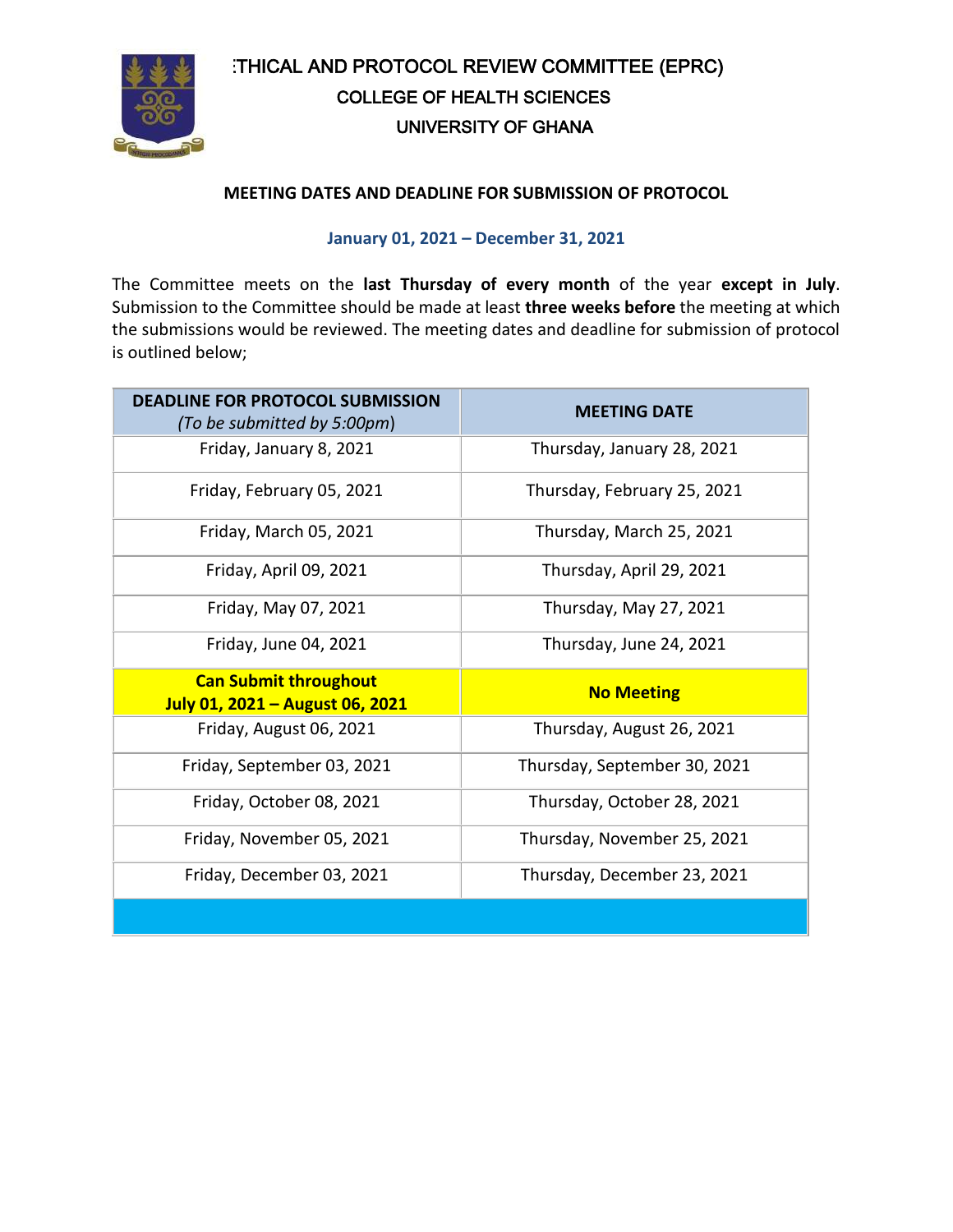

# ETHICAL AND PROTOCOL REVIEW COMMITTEE (EPRC) COLLEGE OF HEALTH SCIENCES UNIVERSITY OF GHANA

### **MEETING DATES AND DEADLINE FOR SUBMISSION OF PROTOCOL**

#### **January 01, 2022 – December 31, 2022**

The Committee meets on the **last Thursday of every month** of the year **except in July**. Submission to the Committee should be made at least **three weeks before** the meeting at which the submissions would be reviewed. The meeting dates and deadline for submission of protocol is outlined below;

| <b>DEADLINE FOR PROTOCOL SUBMISSION</b><br>(To be submitted by 5:00pm) | <b>MEETING DATE</b>          |
|------------------------------------------------------------------------|------------------------------|
| Friday, January 7, 2022                                                | Thursday, January 27, 2022   |
| Friday, February 04, 2022                                              | Thursday, February 24, 2022  |
| Friday, March 04, 2022                                                 | Thursday, March 31, 2022     |
| Friday, April 08, 2022                                                 | Thursday, April 28, 2022     |
| Friday, May 6, 2022                                                    | Thursday, May 26, 2022       |
| Friday, June 03, 2022                                                  | Thursday, June 30, 2022      |
| <b>Can Submit throughout</b><br>July 01, 2022 - August 05, 2022        | <b>No Meeting</b>            |
| Friday, August 05, 2022                                                | Thursday, August 25, 2022    |
| Friday, September 02, 2022                                             | Thursday, September 29, 2022 |
| Friday, October 07, 2022                                               | Thursday, October 27, 2022   |
| Friday, November 04, 2022                                              | Thursday, November 24, 2022  |
| Friday, December 02, 2022                                              | Thursday, December 22, 2022  |